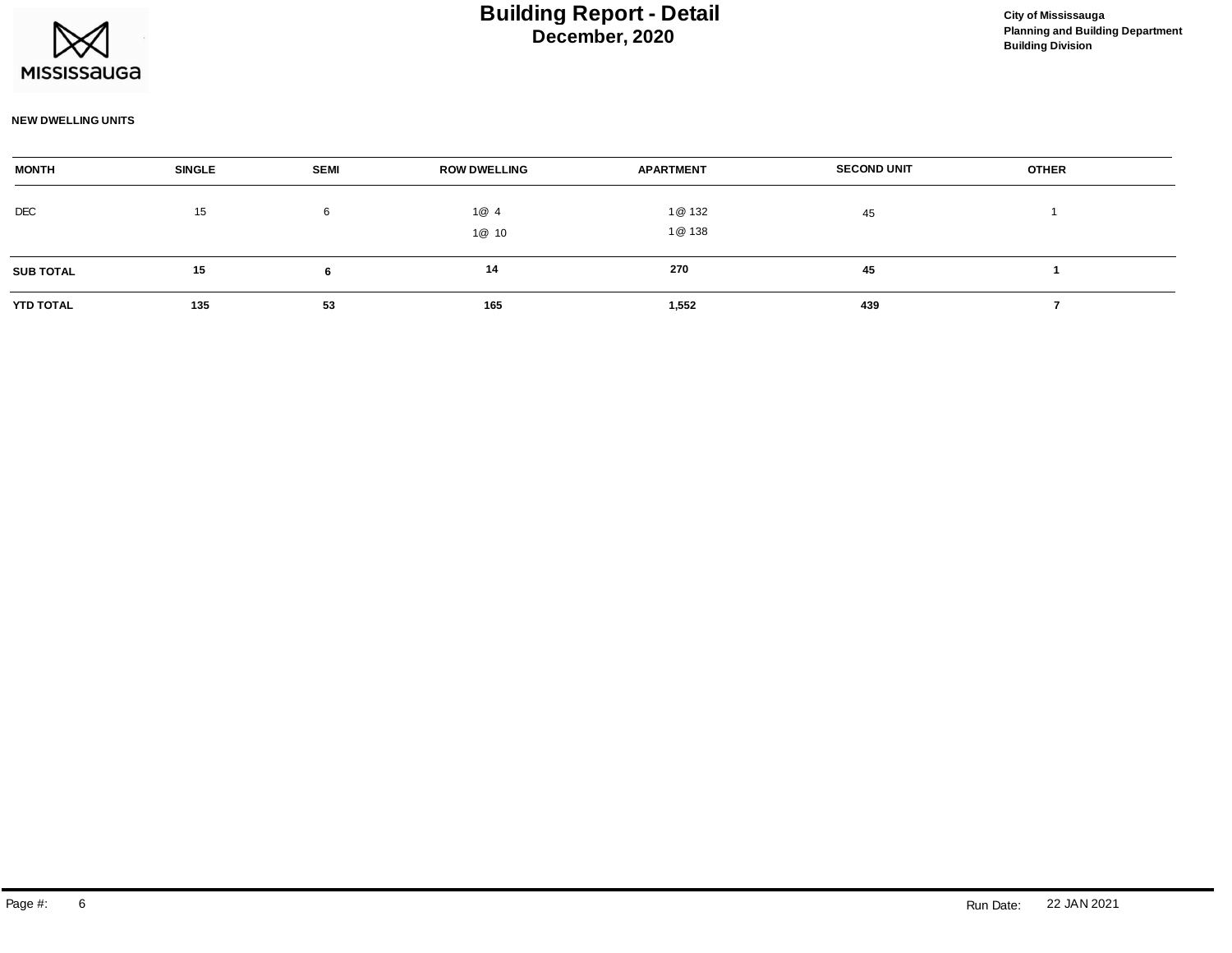

### **ROW DWELLINGS**

| <b>PERMIT NO</b> | <b>OWNER</b>                     | <b>LOCATION</b>        | <b>BLDGNO</b> | <b>UNIT NO</b> | <b>VALUE (\$1,000)</b> | <b>DESCRIPTION</b><br><b>UNITS</b> |
|------------------|----------------------------------|------------------------|---------------|----------------|------------------------|------------------------------------|
| 20 3798          | CITY PARK (OLD BARBER) HOMES INC | 1967 BARBER HOUSE LANE | BLK8          | BLOCK 8        | 1,861                  | 4 ROW DWELLING                     |
| 20 3846          | CITY PARK (OLD BARBER) HOMES INC | 1989 BARBER HOUSE LANE | BLK7          | <b>BLOCK7</b>  | 4,620                  | 10 ROW DWELLING                    |
|                  |                                  |                        |               | <b>TOTALS:</b> | \$6,481                | 14                                 |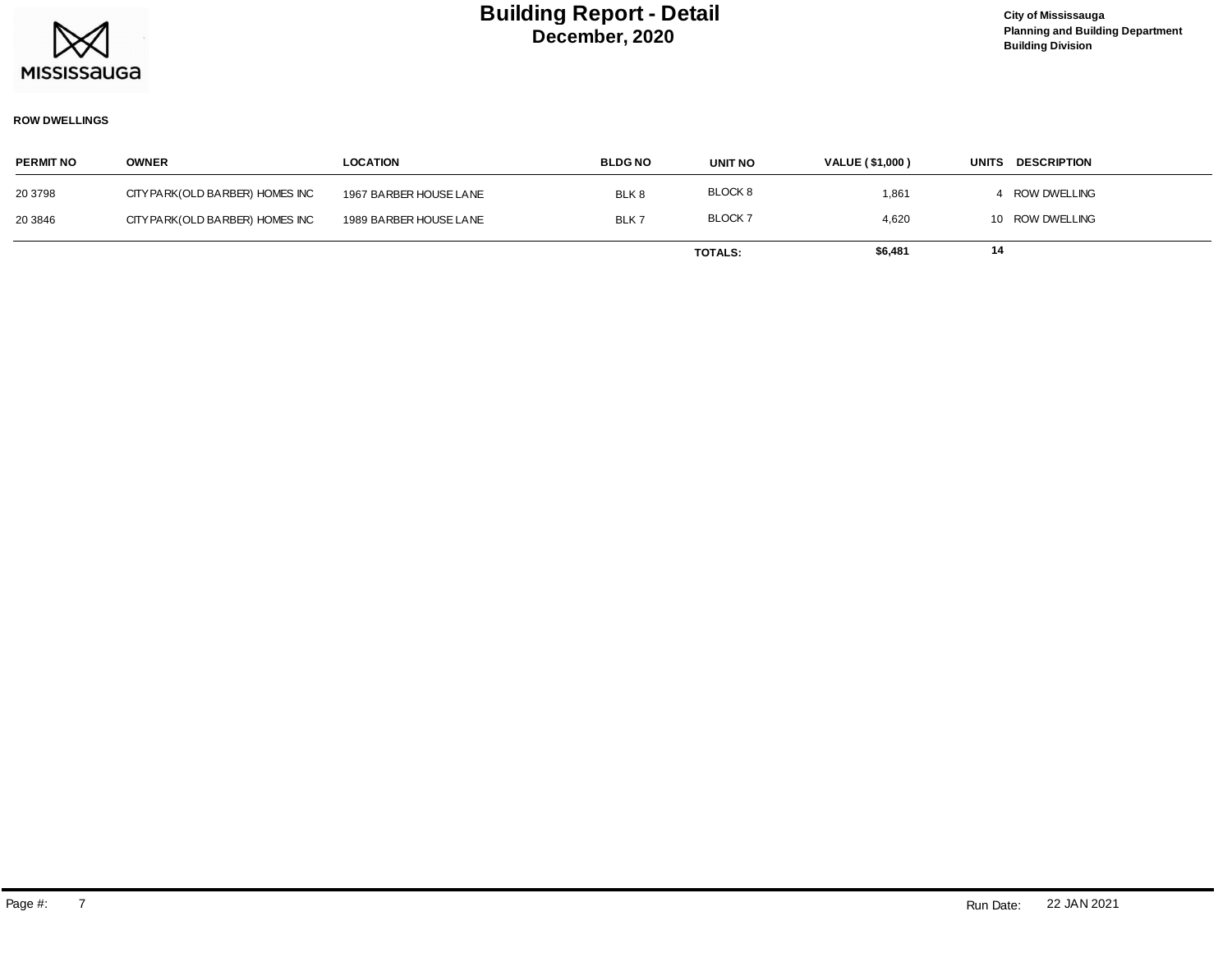

### **APARTMENTS**

| <b>PERMIT NO</b> | <b>OWNER</b>                                     | LOCATION                    | <b>UNIT NO</b> | <b>VALUE (\$1,000)</b> | <b>UNITS</b> | <b>DESCRIPTION</b>    |
|------------------|--------------------------------------------------|-----------------------------|----------------|------------------------|--------------|-----------------------|
| 19 8693 CON      | KINGSMEN (LAKESHORE) INC                         | 1063 DOUGLAS MCCURDY COMM A |                | 49,161                 | 132          | APARTMENT (> 6 UNITS) |
| 20 230 CON       | IMH 2185 SHERIDAN & 2250<br><b>HOMELANDS LTD</b> | 2215 SHERIDAN PARK DR       |                | 29,272                 | 138          | APARTMENT (> 6 UNITS) |
|                  |                                                  |                             | <b>TOTALS:</b> | \$78,433               | 270          |                       |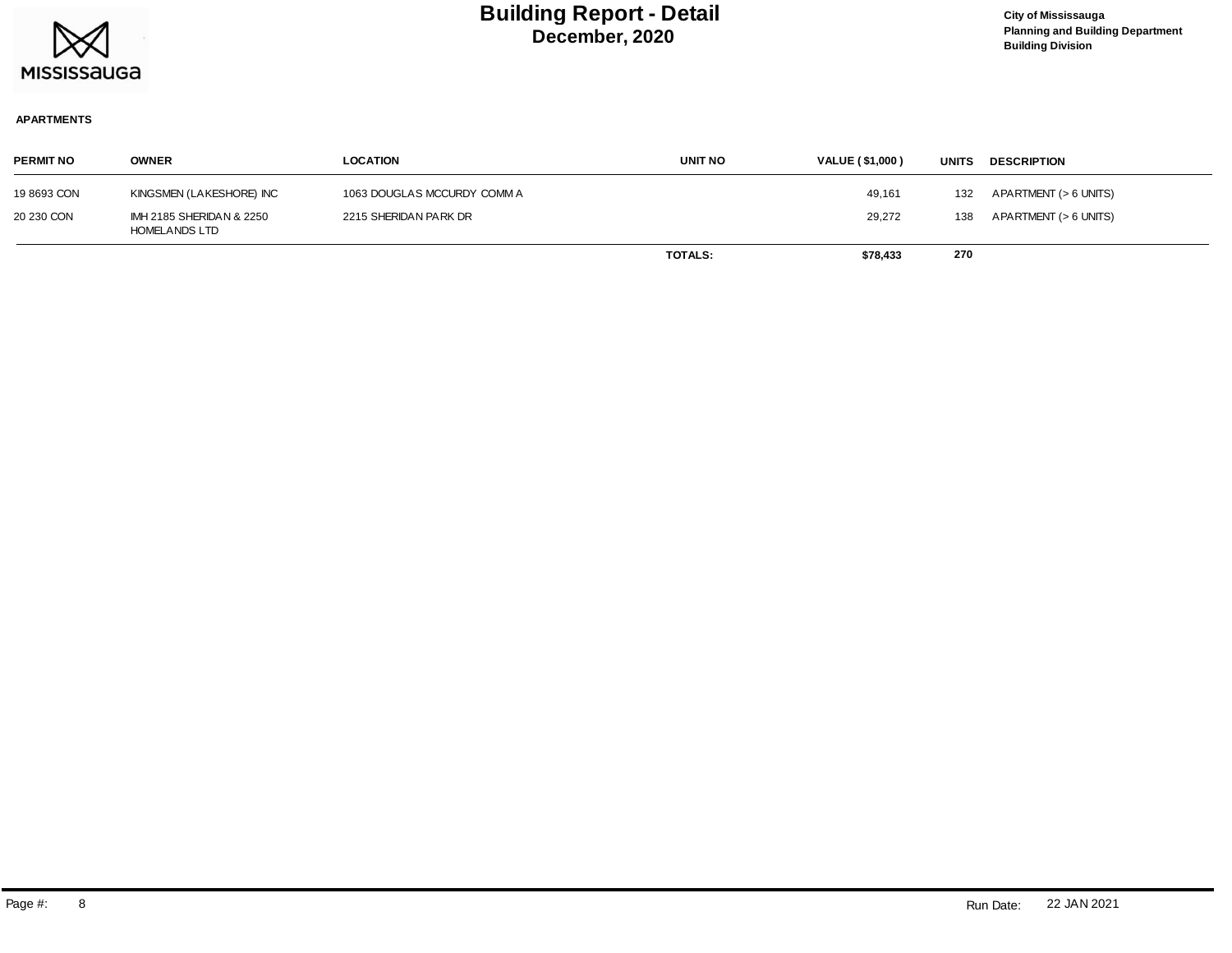

#### **INDUSTRIAL BUILDINGS (NEW AND ADDITIONS)**

| <b>PERMIT NO</b> | <b>OWNER</b>                             | <b>LOCATION</b> | <b>BLDG NO</b> | <b>VALUE (\$1,000)</b> | BLDG SIZE (sq. m) | LOT SIZE (sq. m) DESCRIPTION |                                                           |
|------------------|------------------------------------------|-----------------|----------------|------------------------|-------------------|------------------------------|-----------------------------------------------------------|
| 20 3431          | REALICORP HOLDINGS INC<br><b>TRUSTEE</b> | 880 GANA CRT    |                | 372                    | 210               |                              | 31,787 (1) STOREY ADDITION TO EXISTING<br><b>BUILDING</b> |
|                  |                                          |                 | <b>TOTALS:</b> | \$372                  | 210               | 31,787                       |                                                           |

#### **MISCELLANEOUS INDUSTRIAL - VALUE >= \$250,000**

| <b>PERMIT NO</b> | <b>OWNER</b>                                     | <b>LOCATION</b>  | <b>BLDGNO</b>  | <b>UNIT NO</b> | VALUE (\$1,000) DESCRIPTION |                                                                                                                                                   |
|------------------|--------------------------------------------------|------------------|----------------|----------------|-----------------------------|---------------------------------------------------------------------------------------------------------------------------------------------------|
| 19 7655          | 2274217 ONTARIO INC.                             | 5160 EXPLORER DR |                | $27 - 28$      | 273                         | INTERIOR ALTERATIONS, NEW EXTERIOR DOOR - REALCAP<br><b>REALTY INC BROKERAGE</b><br>- C/R CofO 19-7585                                            |
| 20 3556          | DREAM INDUSTRIAL TWOFER (GP)<br>INC.             | 6300 VISCOUNT RD |                |                | 1.173                       | INTERIOR ALTERATIONS - SHOPPERS REALTY INC.<br>$-C/R C #20-3784$                                                                                  |
| 20 3772          | CCP DIXIE GP LTD                                 | 6345 DIXIE RD    | A              | $2 - 3$        | 385                         | INTERIOR ALTERATIONS - BREVITY CAPITAL - C/R CofO 4-375                                                                                           |
| 20 3833          | <b>IMMEUBLES RB LTEE</b>                         | 300 STATESMAN DR | $\overline{A}$ |                | 383                         | REVISION TO PERMIT # 20-2594 - ENLARGE COOLER SIZE WITH<br>NEW OFFICE & WASHROOM, STRUCTURAL MODIFICATIONS TO<br>ACCESSORY STRUCTURE (SAME SIZE)  |
| 20 4080          | THE ERIN MILLS DEVELOPMENT<br><b>CORPORATION</b> | 3560 ODY SSEY DR | D <sub>4</sub> |                |                             | 1.448 INTERIOR ALTERATIONS - 1st FORMS - C/R CofO 20 4079                                                                                         |
| 20 4146          | THE ERIN MILLS DEVELOPMENT<br><b>CORPORATION</b> | 3610 ODYSSEY DR  | D <sub>2</sub> | 6              |                             | 1.175 INTERIOR ALTERATIONS - CJ LOGISTICS CANADA CORP - C/R<br>Cof O 20-4141                                                                      |
| 20 4 201         | ORLANDO CORPORATION                              | 7090 KENNEDY RD  | $\overline{A}$ |                | 254                         | INTERIOR DEMOLITION OF EXISTING SHIPPING OFFICE - (5) NEW<br>LOADING DOCK DOORS - REPLACE EXISTING (43) LOADING DOCK<br>LEVELLERS - LANDLORD WORK |
|                  |                                                  |                  | <b>TOTALS:</b> |                | \$5,091                     |                                                                                                                                                   |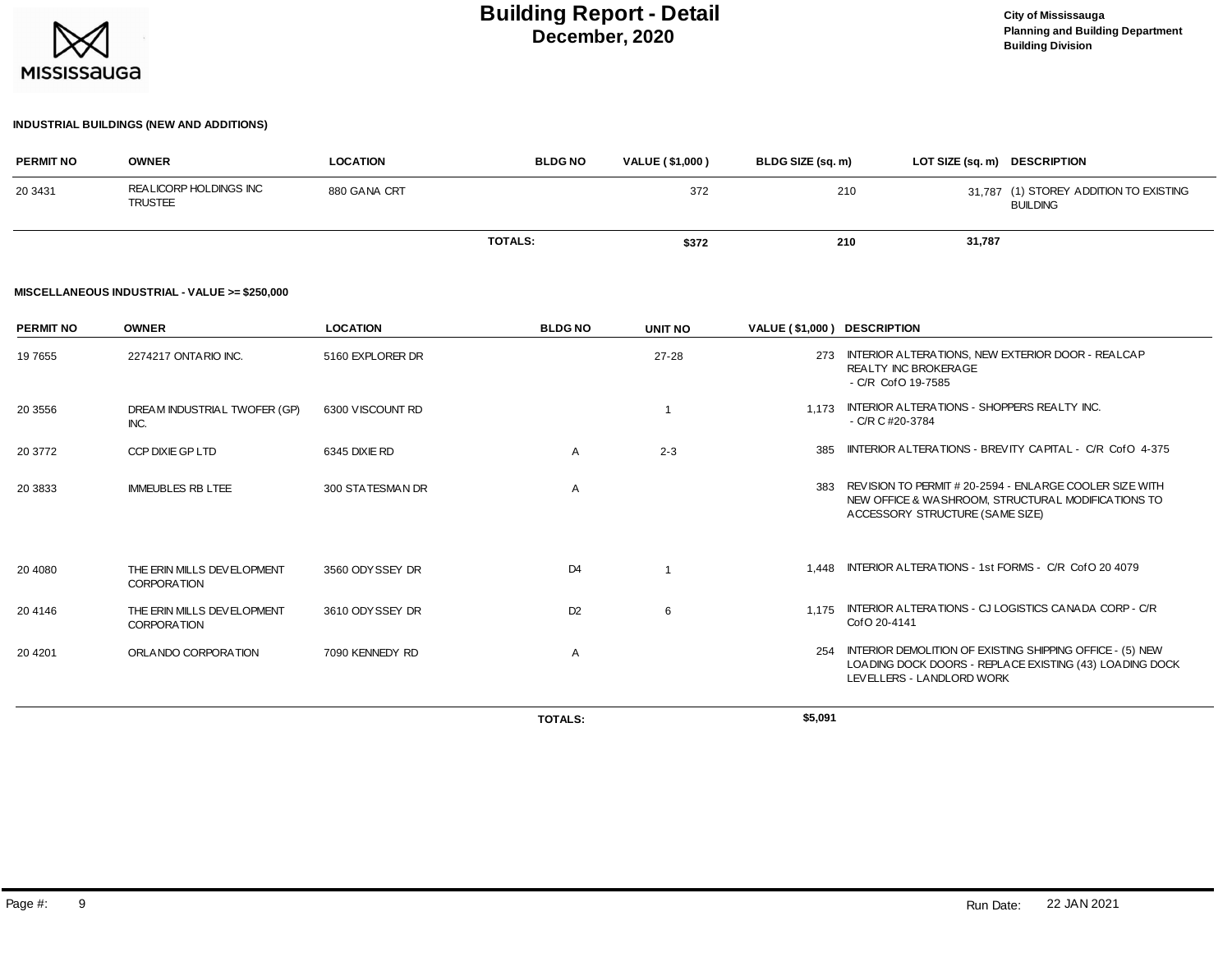

#### **COMMERCIAL BUILDINGS (NEW AND ADDITIONS)**

| <b>PERMIT NO</b> | <b>OWNER</b>                                                         | <b>LOCATION</b>     | <b>BLDG NO</b> | <b>UNIT NO</b> | VALUE (\$1,000) BLDG SIZE (sq.m) |                             | LOT SIZE (sq.m) DESCRIPTION             |                                                                                                                                       |
|------------------|----------------------------------------------------------------------|---------------------|----------------|----------------|----------------------------------|-----------------------------|-----------------------------------------|---------------------------------------------------------------------------------------------------------------------------------------|
| 20818            | SPHQ HOLDINGS INC                                                    | 6099 ERIN MILLS PKY | D              |                | 1,208                            | 409                         |                                         | 35,571 NEW (1) STOREY RESTAURANT - KELSEY'S                                                                                           |
|                  |                                                                      | <b>TOTALS:</b>      |                |                | \$1,208                          | 409                         | 35,571                                  |                                                                                                                                       |
|                  | MISCELLANEOUS COMMERCIAL - VALUE >= \$250,000                        |                     |                |                |                                  |                             |                                         |                                                                                                                                       |
| <b>PERMIT NO</b> | <b>OWNER</b>                                                         | <b>LOCATION</b>     | <b>BLDG NO</b> | UNIT NO        |                                  | VALUE (\$1,000) DESCRIPTION |                                         |                                                                                                                                       |
| 20 2160          | 1270-1300 CENTRAL PARKWAY<br><b>INVESTMENTS INC</b>                  | 1270 CENTRAL PKY W  | B              | 310            |                                  |                             |                                         | 424 INTERIOR ALTERATIONS - COMBINE UNITS 300 & 302 TO CREATE NEW UNIT<br>310 - HEARTLAND INTERNATIONAL ENGLISH SCHOOL - C/R ZON 60689 |
| 20 3245          | 2725312 CANADA INC. C/O<br>QUADREAL PROPERTY GROUP                   | 7125 MISSISSAUGA RD |                | 400&500        |                                  | - CR: 12-3413 & 13-5490     | 2.648 INTERIOR ALTERATIONS - HCL CANADA |                                                                                                                                       |
| 20 4196          | 30 EGLINTON AVE W LTD C/O<br>CROWN PROPERTY MANAGEMENT<br><b>INC</b> | 30 EGLINTON AVE W   |                | 800            |                                  | $-C/R$ 05 8954              |                                         | 362 INTERIOR ALTERATIONS - MODEL SUITE FOR LANDLORD                                                                                   |
|                  |                                                                      |                     | <b>TOTALS:</b> |                | \$3,434                          |                             |                                         |                                                                                                                                       |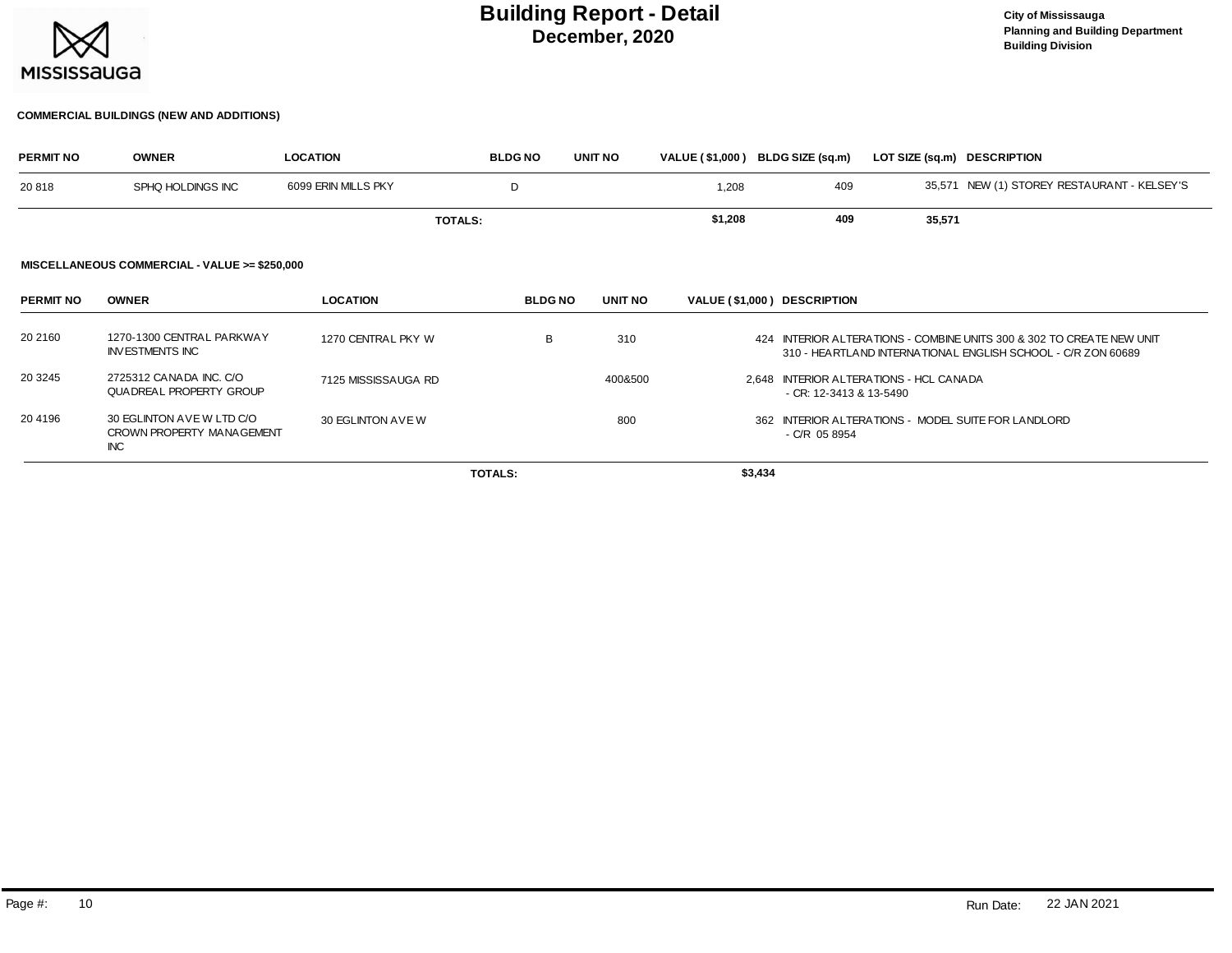| <b>MISSISSAUGA</b>                                        |                                            | <b>Building Report - Detail</b>                      | <b>City of Mississauga</b><br><b>Planning and Building Department</b><br><b>Building Division</b> |                        |                             |                 |                    |  |  |  |
|-----------------------------------------------------------|--------------------------------------------|------------------------------------------------------|---------------------------------------------------------------------------------------------------|------------------------|-----------------------------|-----------------|--------------------|--|--|--|
|                                                           | PUBLIC / INSTITUTIONAL (NEW AND ADDITIONS) |                                                      |                                                                                                   |                        |                             |                 |                    |  |  |  |
| <b>PERMIT NO</b>                                          | <b>OWNER</b>                               | <b>LOCATION</b>                                      | <b>BLDG NO</b>                                                                                    | <b>VALUE (\$1,000)</b> | BLDG SIZE (sq.m)            | LOT SIZE (sq.m) | <b>DESCRIPTION</b> |  |  |  |
|                                                           |                                            | No Public / Institutional Permits issued in DEC 2020 |                                                                                                   |                        |                             |                 |                    |  |  |  |
| MISCELLANEOUS PUBLIC / INSTITUTIONAL - VALUE >= \$250,000 |                                            |                                                      |                                                                                                   |                        |                             |                 |                    |  |  |  |
| <b>PERMIT NO</b>                                          | <b>OWNER</b>                               | <b>LOCATION</b>                                      | <b>BLDGNO</b>                                                                                     | <b>UNIT NO</b>         | VALUE (\$1,000) DESCRIPTION |                 |                    |  |  |  |

No Public / Institutional Permits (value >= \$250,000) issued in DEC 2020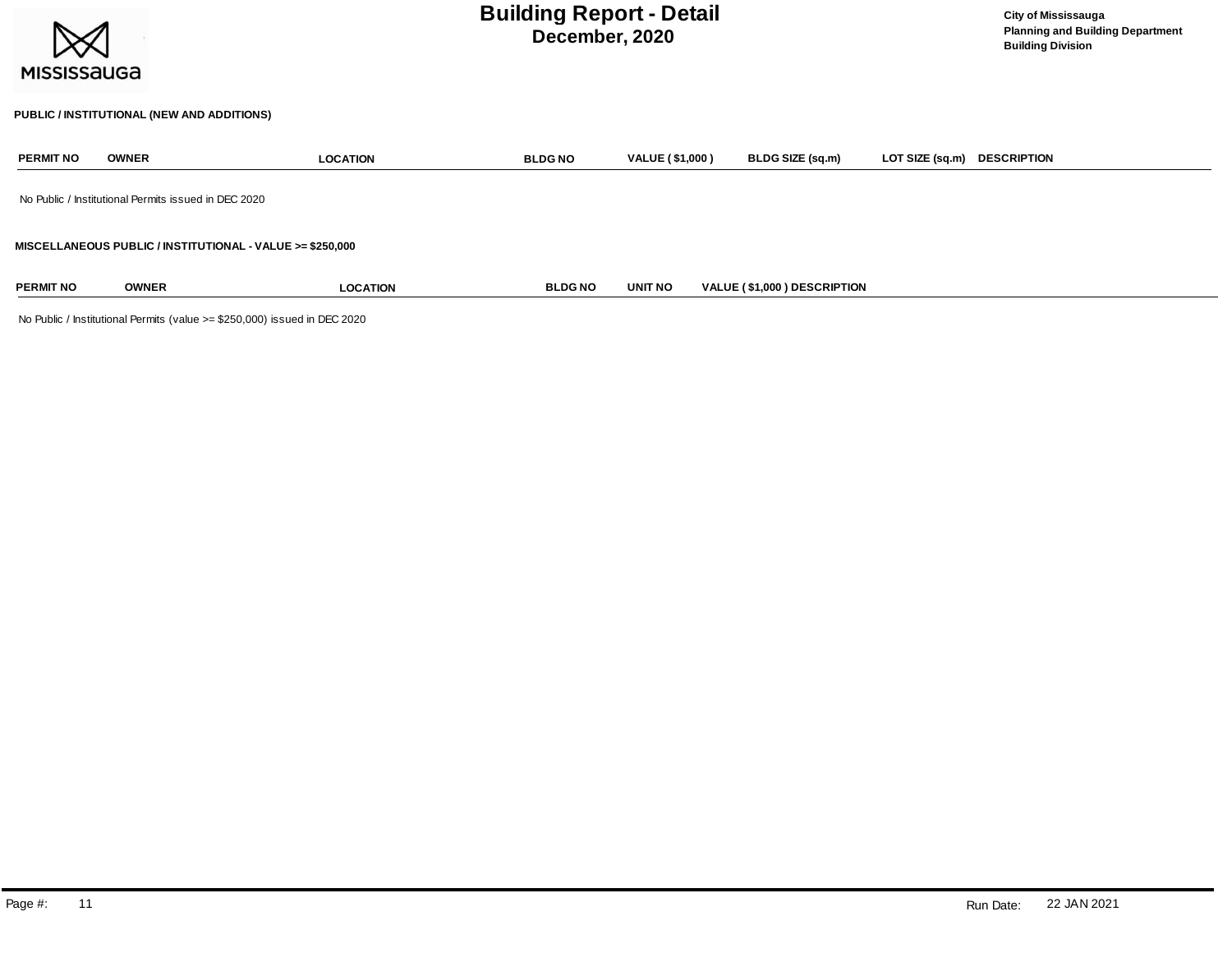| <b>MISSISSAUGA</b> |                                           |                 | <b>Building Report - Detail</b><br>December, 2020 |                        | <b>City of Mississauga</b><br><b>Planning and Building Department</b><br><b>Building Division</b> |                             |  |
|--------------------|-------------------------------------------|-----------------|---------------------------------------------------|------------------------|---------------------------------------------------------------------------------------------------|-----------------------------|--|
|                    | <b>CHURCH (NEW AND ADDITIONS)</b>         |                 |                                                   |                        |                                                                                                   |                             |  |
| <b>PERMIT NO</b>   | <b>OWNER</b>                              | <b>LOCATION</b> | <b>BLDG NO</b>                                    | <b>VALUE (\$1,000)</b> | BLDG SIZE (sq.m)                                                                                  | LOT SIZE (sq.m) DESCRIPTION |  |
|                    | No Church Permits issued in DEC 2020      |                 |                                                   |                        |                                                                                                   |                             |  |
|                    | MISCELLANEOUS CHURCH - VALUE >= \$250,000 |                 |                                                   |                        |                                                                                                   |                             |  |
| <b>PERMIT NO</b>   | <b>OWNER</b>                              | <b>LOCATION</b> | <b>BLDG NO</b>                                    | UNIT NO                | VALUE (\$1,000) DESCRIPTION                                                                       |                             |  |

No Church Permits (value >= \$250,000) issued in DEC 2020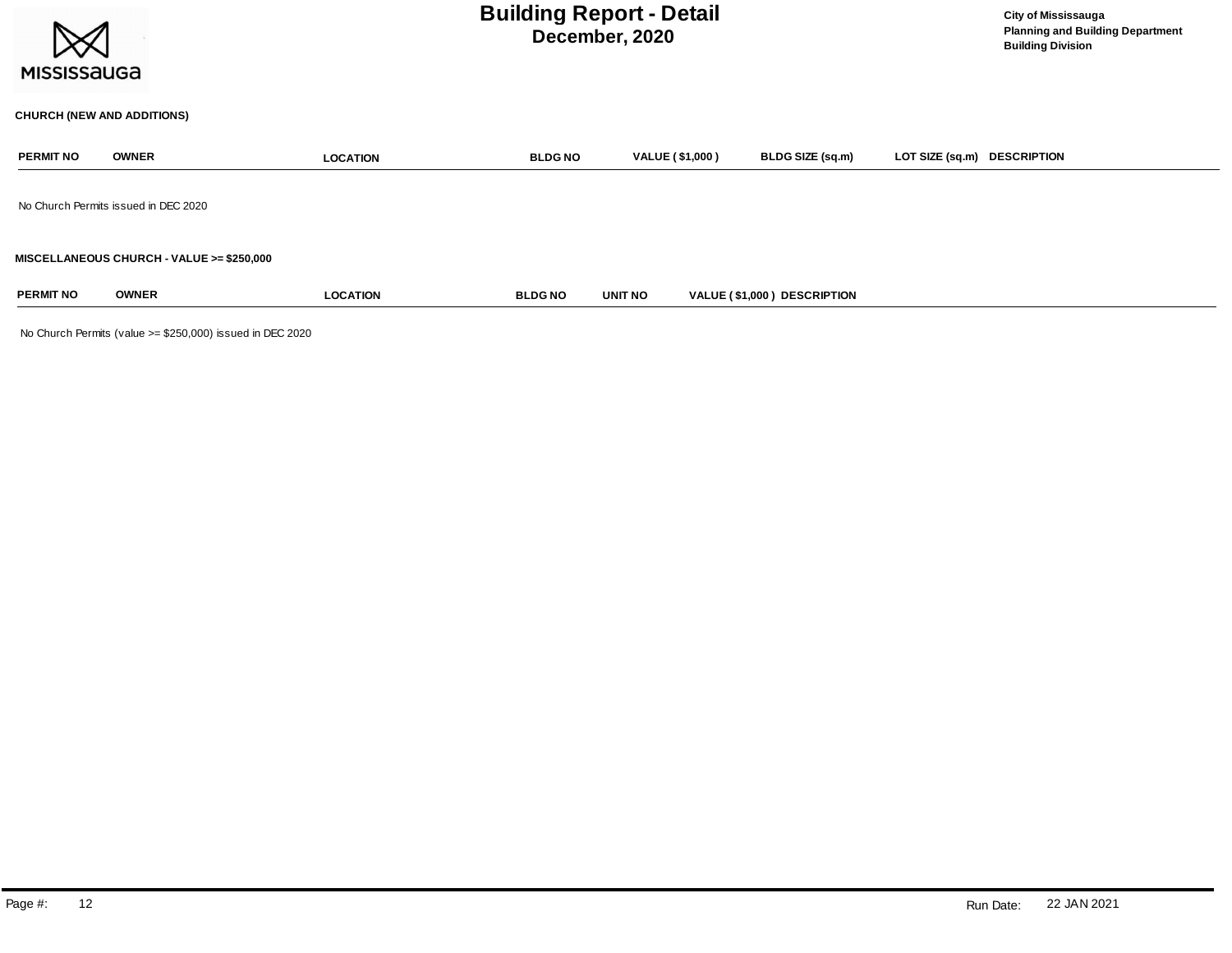

### **SCHOOL (NEW AND ADDITIONS)**

| <b>PERMIT NO</b>                          | <b>OWNER</b>                         | <b>LOCATION</b> | <b>BLDG NO</b> | VALUE (\$1,000) | BLDG SIZE (sq.m)            | LOT SIZE (sq.m) DESCRIPTION |  |  |  |
|-------------------------------------------|--------------------------------------|-----------------|----------------|-----------------|-----------------------------|-----------------------------|--|--|--|
|                                           | No School Permits issued in DEC 2020 |                 |                |                 |                             |                             |  |  |  |
| MISCELLANEOUS SCHOOL - VALUE >= \$250,000 |                                      |                 |                |                 |                             |                             |  |  |  |
| <b>PERMIT NO</b>                          | <b>OWNER</b>                         | <b>LOCATION</b> | <b>BLDG NO</b> | <b>UNIT NO</b>  | VALUE (\$1,000) DESCRIPTION |                             |  |  |  |

No School Permits (value >= \$250,000) issued in DEC 2020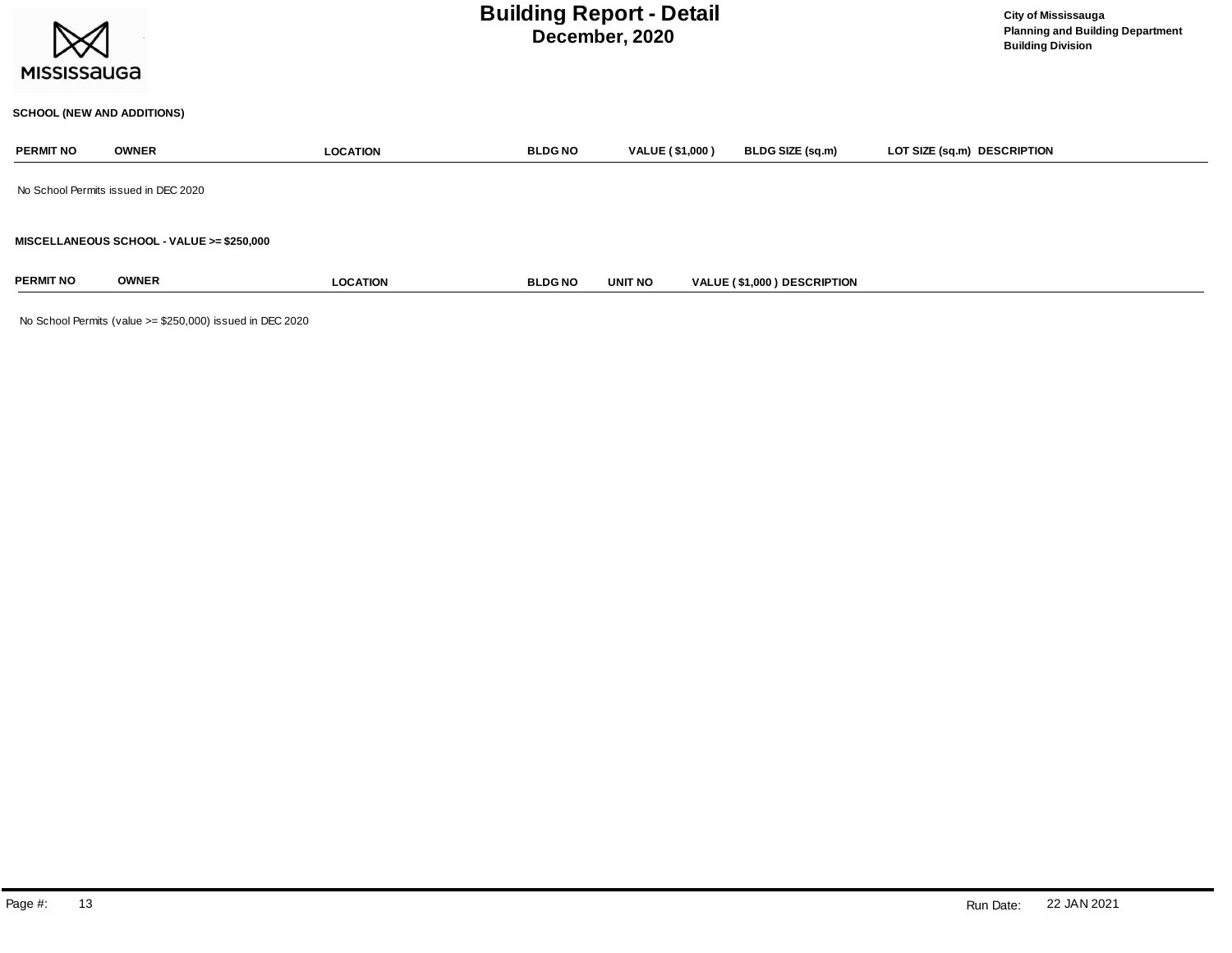

### **GOVERNMENT (NEW AND ADDITIONS)**

| <b>PERMIT NO</b> | <b>OWNER</b>                                  | <b>LOCATION</b> | <b>BLDG NO</b> | VALUE (\$1,000) | <b>BLDG SIZE (sq.m)</b>     | LOT SIZE (sq.m) DESCRIPTION |  |
|------------------|-----------------------------------------------|-----------------|----------------|-----------------|-----------------------------|-----------------------------|--|
|                  | No Government Permits issued in DEC 2020      |                 |                |                 |                             |                             |  |
|                  | MISCELLANEOUS GOVERNMENT - VALUE >= \$250,000 |                 |                |                 |                             |                             |  |
| <b>PERMIT NO</b> | <b>OWNER</b>                                  | <b>LOCATION</b> | <b>BLDG NO</b> | <b>UNIT NO</b>  | VALUE (\$1,000) DESCRIPTION |                             |  |

No Government Permits (value >= \$250,000) issued in DEC 2020